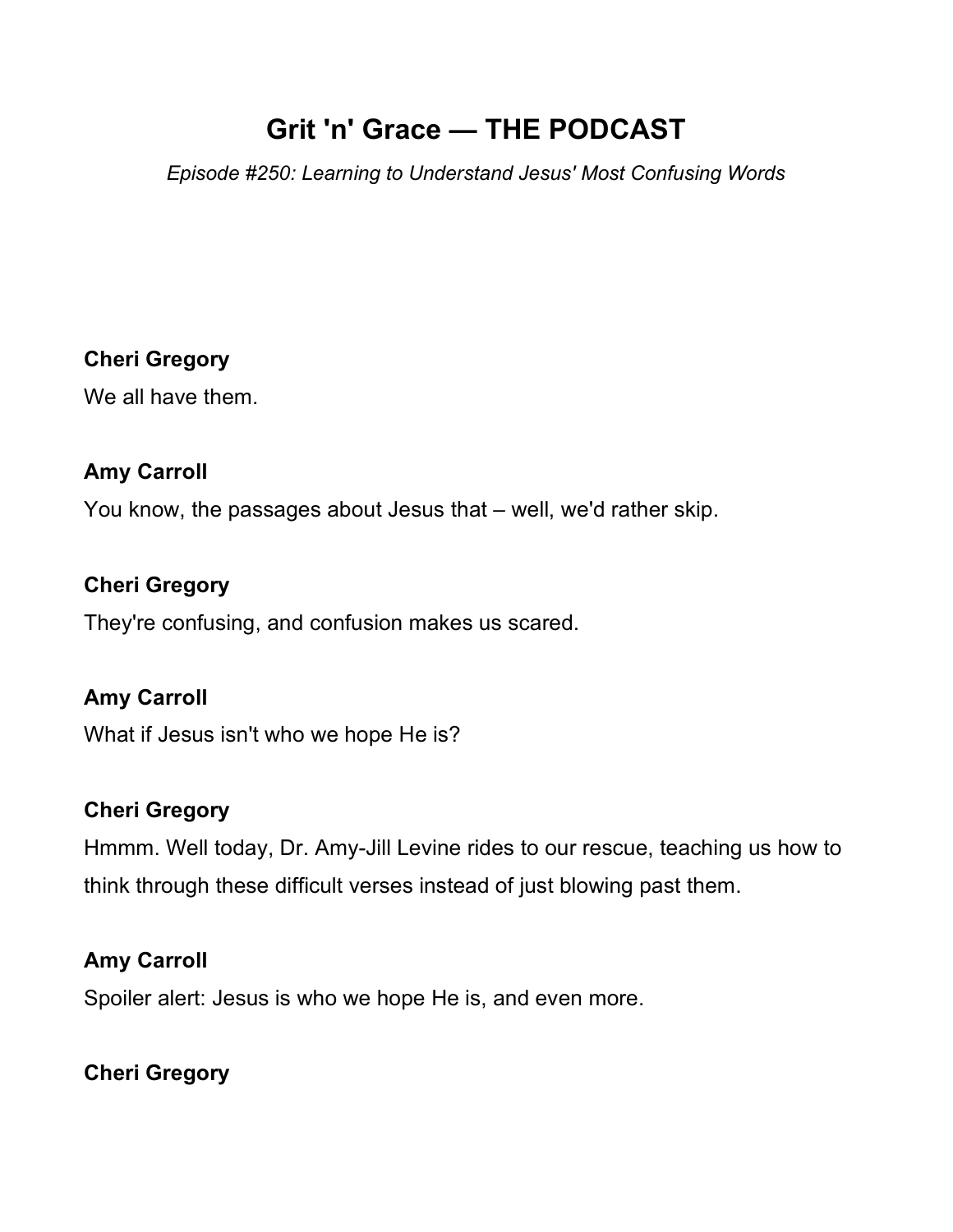So, come sit at the table,

#### **Amy Carroll**

and learn alongside us.

**Cheri Gregory**  Well, this is Cheri Gregory –

### **Amy Carroll**

– and I'm Amy Carroll –

#### **Cheri Gregory**

– and you're listening to Grit'N'Grace: The Podcast that equips you to lose what you're not, love who you are, and live your one life well.

### **Amy Carroll**

Today we're talking with Dr. Amy-Jill Levine, author of *The Difficult Words of Jesus: A Beginner's Guide to His Most Perplexing Teachings.* AJ is a university professor of New Testament and Jewish Studies and Mary Jane Worden Professor of Jewish Studies Emeritus at Vanderbilt Divinity School and College of Arts and Sciences. An internationally renowned scholar and teacher, she is the author of numerous books and co-editor of the Jewish annotated New Testament. Professor Levine has done more than 500 programs for churches, clergy groups, and seminaries on the Bible, Christian-Jewish relations, and religion, gender, and sexuality across the globe.

### **Cheri Gregory**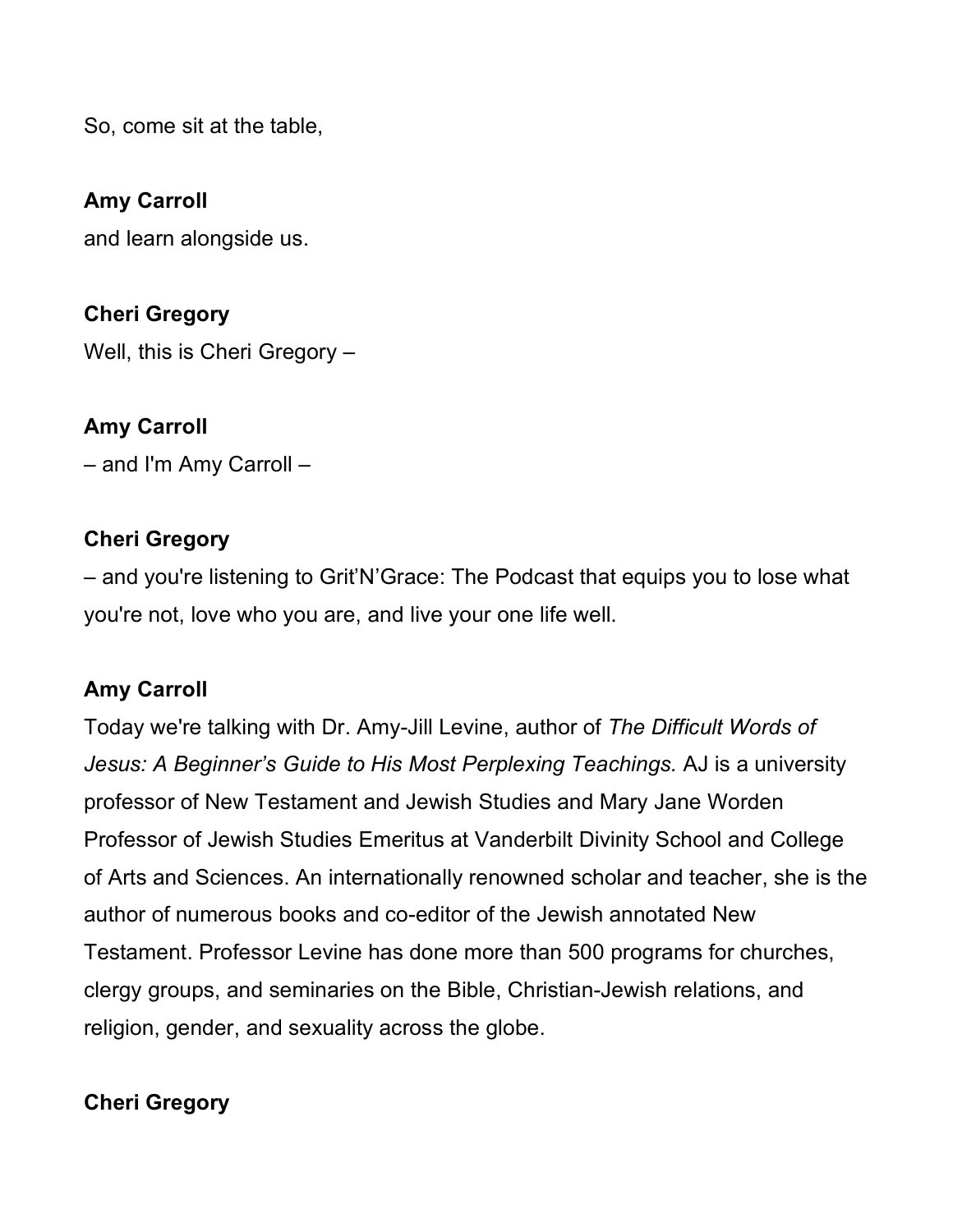Jesus provided his disciples teachings for how to follow Torah, God's word. He told them parables to help them discern questions of ethics and human nature. He offered them Beatitudes for comfort and encouragement.

### **Amy Carroll**

But sometimes, Jesus spoke words that followers then and now have found difficult. He instructs disciples to hate members of their own families, to act as if they were slaves, and to sell their belongings and give to the poor.

### **Cheri Gregory**

He restricts His mission. He speaks of damnation. He calls Jews the devil's children.

### **Amy Carroll**

In *The Difficult Words of Jesus*, Amy-Jill Levine shows how these difficult teachings would have sounded to the people who first heard them; how they've been understood over time; and how we might interpret them in the context of the Gospel of love and reconciliation.

# **Cheri Gregory**

Additional components for a six week study include a DVD featuring Dr. Levine, and a comprehensive Leader Guide.

# **Amy Carroll**

AJ, we're so excited to have you with us today talking about just such a fascinating topic. Cheri and I've been very excited. Introduce us to your new Bible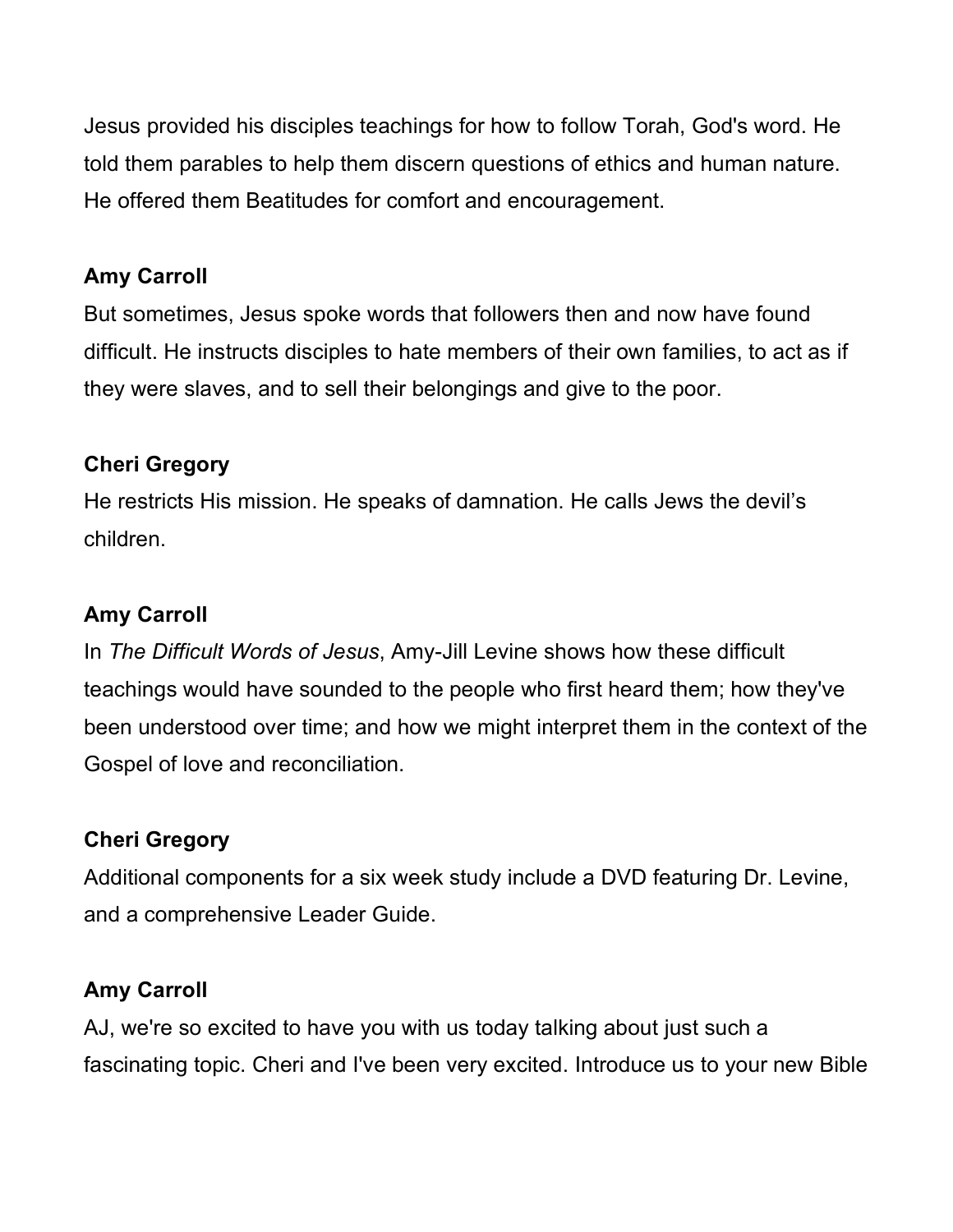study, *The Difficult Words of Jesus*. So in what ways are these words of Jesus difficult?

### **Dr. Amy-Jill Levine**

The reason we chose these particular sayings, like 'Sell all you have and give to the poor, or you'll be tossed into the outer darkness, where there's wailing and gnashing of teeth.' are just because people keep writing to me to say "I don't understand this. And this doesn't sound like the Jesus I learned about in Sunday school. And what do these things mean? And what kind of God are we talking about here?" So I thought, 'Yeah, these things disturb me as well. And it was about time that we actually wrestled with some of this material, rather than saying, "Oh, that's just Jesus being Jesus." and moving on to the easier stuff. So I had fun writing it. And so far the people who have contacted me have said "*Finally*, somebody is actually talking about these difficult things. Good."

### **Amy Carroll**

Yes, fantastic. We want to know.

### **Cheri Gregory**

I love the subtitle of your book: A Beginner's Guide to His Most Perplexing Teachings. I remember when I was younger, my mother was in charge of the youth classes at our church, there are many stories she would omit. Even if they were in the pre-printed lessons, you know, she thought they were inappropriate for children. And so I'm excited that you're tackling these.

Now, you start the introduction of your book by writing that the role of a religious community is not to be like sheep, despite all the sheep and shepherd metaphors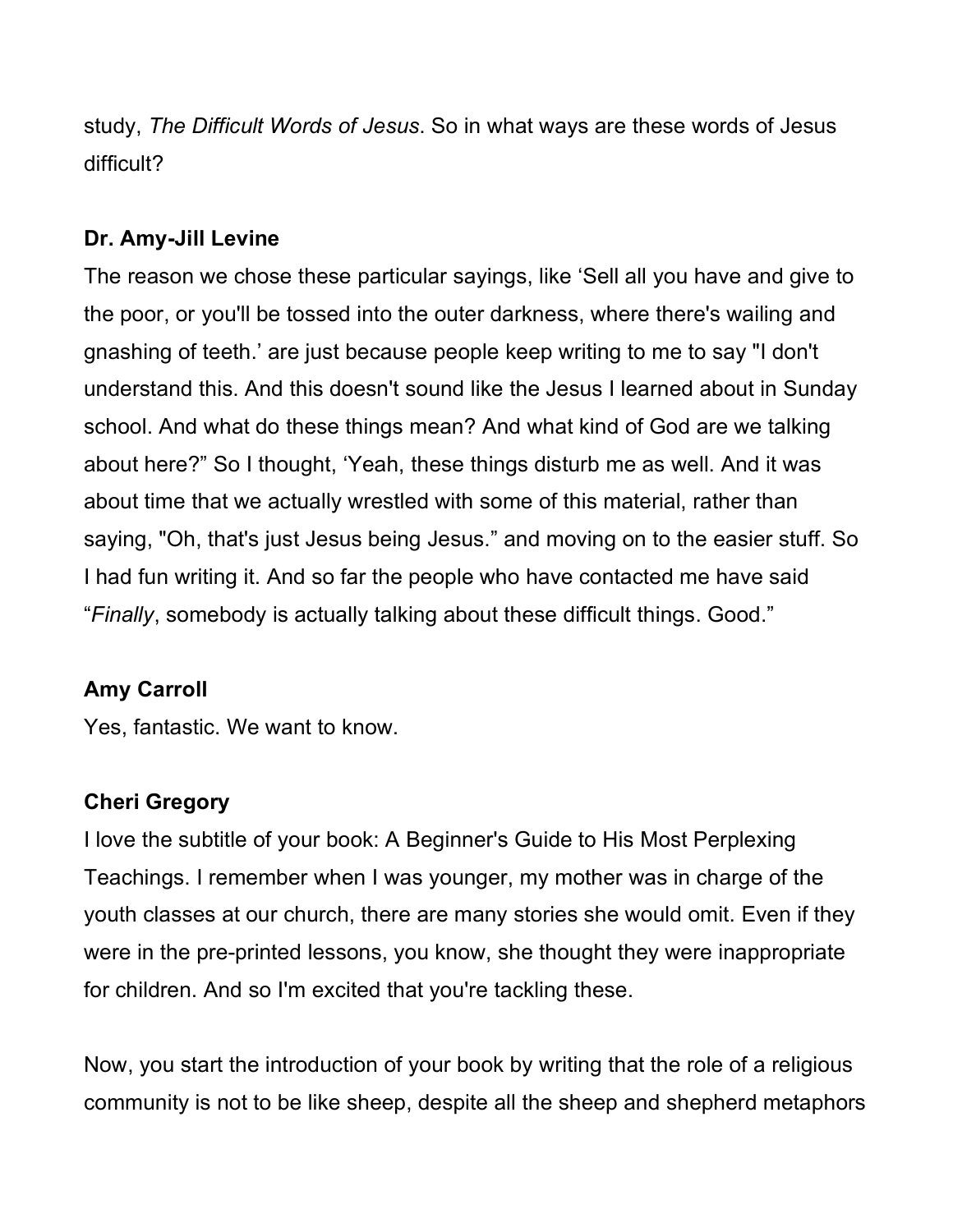found in Scripture. So why is it important to wrestle with passages that confuse us rather than simply take them as we've been taught in the past? Or in my case, I wasn't taught, and I was basically taught to skip them. So why should we wrestle with them?

### **Dr. Amy-Jill Levine**

Well, because they're in there for a purpose. If the religious communities that gave us our Bibles did not think these statements were important, they would not have written them down, right. I think that little children in Christian churches should have better career aspirations than wanting to grow up to be a sheep, baa baa. You know what, we are created as human beings with brains and we ought to use them. There's a great deal of material in the Jesus tradition that requires interpretation. Parables require interpretation, right? Those who have ears to hear. And sometimes Jesus particularly – and Mark says to the disciples, are you also without understanding? Come on, guys. Work at this.

And I think if we stop being sheep and stop letting other people tell us what to believe, but engage the text for ourselves and look at what people from different perspectives have said about it so we can make up our own minds but be informed in the process. I think that's more faithful Bible reading. I think it's better pastorally for the individual. And I think it's also a better way of forming community. Because if community is formed by 'Here's what the master told us, or here's what the pastor told us, and we don't have any opinions on our own,' that's not community. That's just a bunch of objects being manipulated.

### **Amy Carroll**

Oh, wow. That is so, so powerful.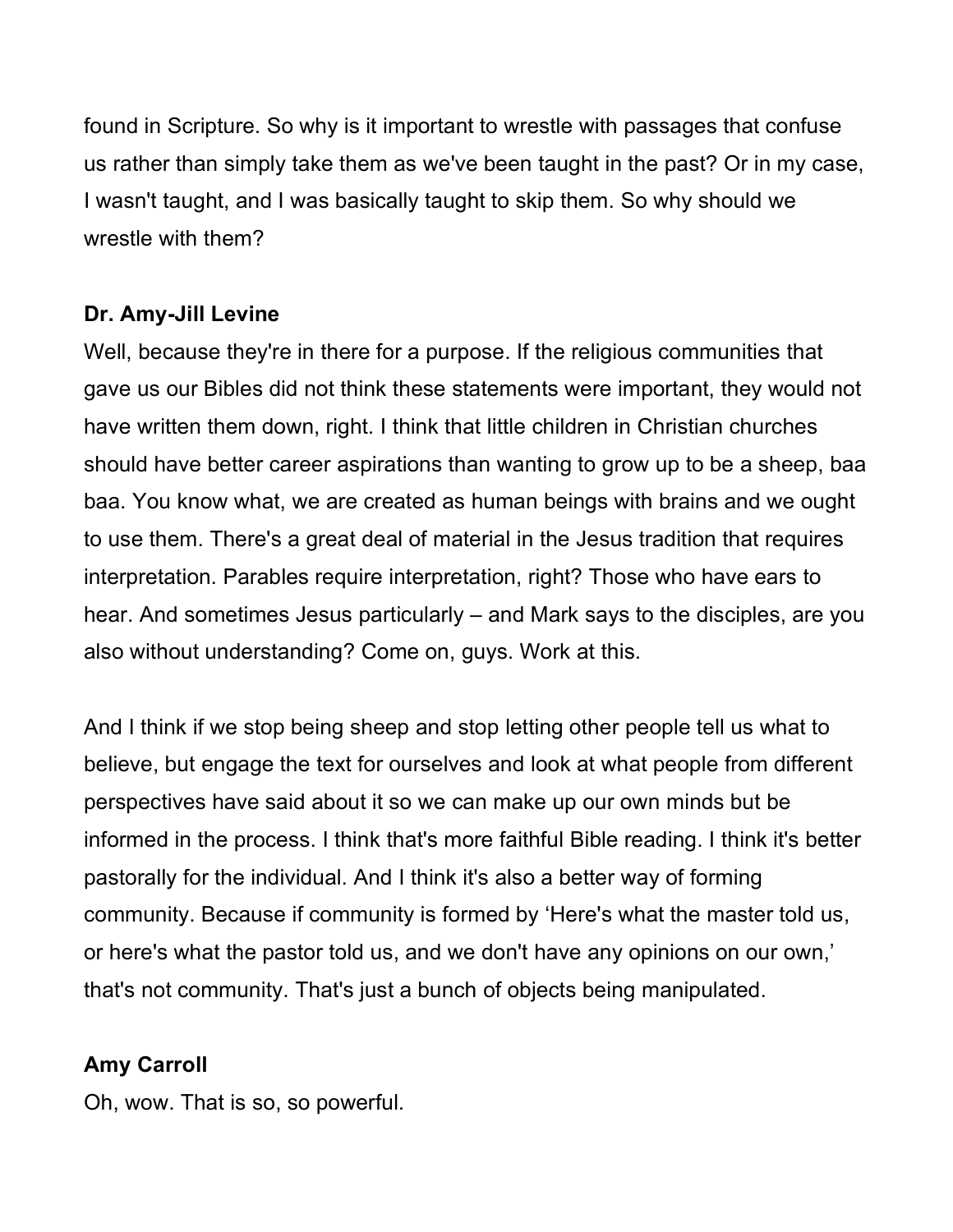So please explain what you mean when you say that the Bible is less a book of answers than a book that helps us to ask the right questions. Fascinating statement.

#### **Dr. Amy-Jill Levine**

So there are people who have told me that they think of the Bible like those magic eight ball things where you just, you know, you ask it a question, you turn it over, and you get an answer; or that you just open the Bible at random, and God will tell you what you need to know, except you usually wind up, you know, opening up in the book of Job, which tends not to be all that optimistic. And that's this making the Bible like some sort of magic book. And it's also kind of boxing up God because it – God can't be free. And it's – finally, it's forcing us to say, well, if the Bible has all the answers, then clearly we're living at the beginning of the second century, when the last New Testament books were written, right? And why should we be playing first century Bible? And there are certain things to which the Bible does not give us easy answers.

But it helps us ask the right questions, so that once we can figure out what the right questions, then we're in a better position to say, oh, if you happen to be suffering from COVID, and you have food insecurity, and there's not enough money in the bank, and you've got two kids who are crying because they're hungry, the answers that you might find might not be the same answers as somebody who's, you know, who's got a multi-million dollar mansion and is perfectly healthy. But the text says, 'Well, what are the right questions? Well, what are our responsibilities to people who are suffering? How do we understand suffering in a world where we believe in a just God?' Those are the right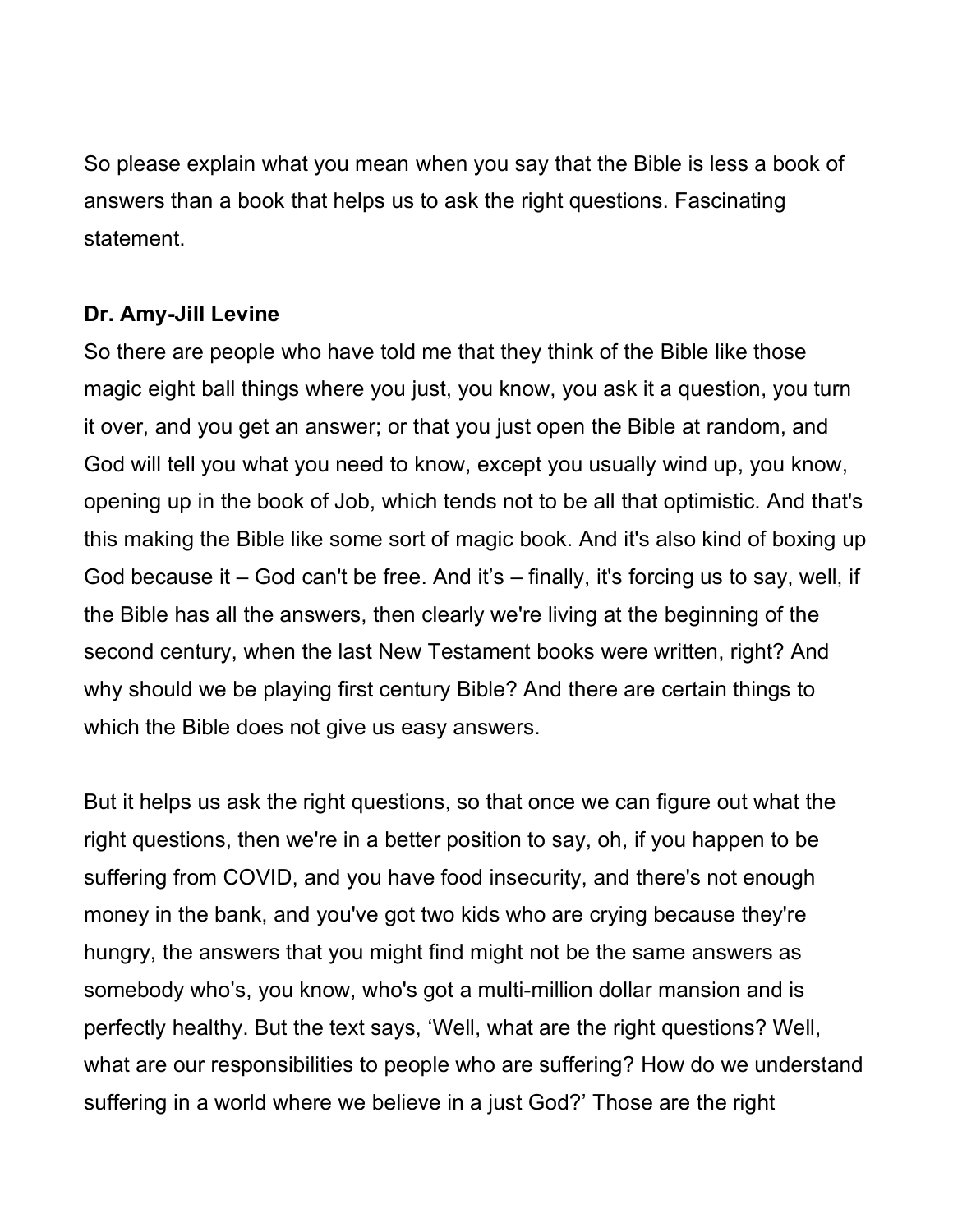questions to ask. That's just the soundbite version. I mean, it's more complicated than that.

#### **Cheri Gregory**

Of course. But you know, I'm gonna go back to something you said a few minutes ago. 'Come on, guys work at this.' And some of us, I'll raise my hand here, at least – I feel – I'm not saying it was 100% true, but I feel like I got the gold stars growing up for giving right answers. I did not get the gold stars for asking good questions. In fact, I got in trouble for asking too many questions.

So I'm going to take a little tangent here. What about us? And I'll even say what about us girls, that's grown up, girls known as women who might not be as used to asking questions and might have, might be used to the rewards of being the the ones who had the pat, quick answer. Amy?

### **Amy Carroll**

No, jazz hands. Yeah, I want to know what AJ has to say.

### **Dr. Amy-Jill Levine**

I get that. But you know, they're not mutually exclusive. You can be the smartest one in class in terms of basic book learning, like you memorize stuff. But that doesn't stop you from asking questions, you can have both. And for me, when I was a kid, I was encouraged to ask questions. When I would come home from school. My mother would say to me, "Did you ask any good questions today? What interested you? What did you think was peculiar? What bothered you?" When we would read books together – because my mother was big into reading – so even when she would be reading the bedtime story, "Do you have any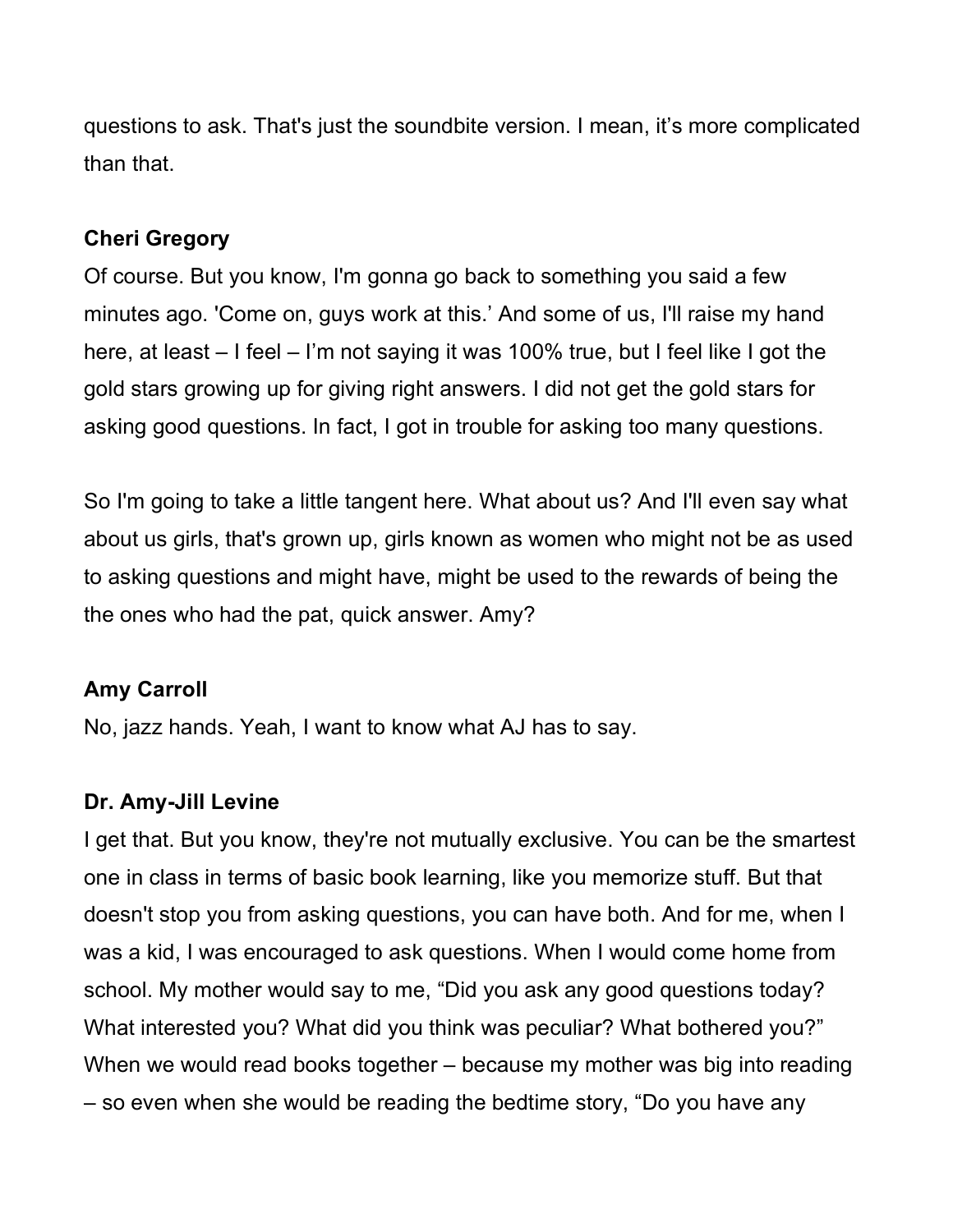questions about this? What do you think about Cinderella?" I think she should have spoken up a little bit. "How about those mice? What would you do if you're one of the ugly stepsisters?" I mean, it's just – I was raised to ask questions. I was raised so that my curiosity was nurtured rather than shut down.

And I find, too often, for people who go to religious education in whatever form Sunday school, vacation Bible school, catechism, Hebrew school, whatever you call it, particularly in Christian context, kids are not encouraged to ask questions, because that might get them into trouble. Oh, goodness. If you stifle the child's imagination, or if you say there are some questions that you simply can't ask, then the child is either going to feel frustrated or feel guilty. And that's not good for anybody.

### **Amy Carroll**

Oh, my gosh. I just can't even. I've got some reparenting to do. I've got some reparenting to do for real. And listen, we've got kids in their 20s who are now asking questions that they should have asked his children, and we would have less wrestling with their faith. I mean, let's be honest, I think that we're seeing that in that generation. So well said. Young mamas, listen, for those of us that have adult sons and daughters, we got some reparenting to do. So, awesome.

# **Dr. Amy-Jill Levine**

Can I say one more thing about that?

# **Cheri Gregory**

Absolutely.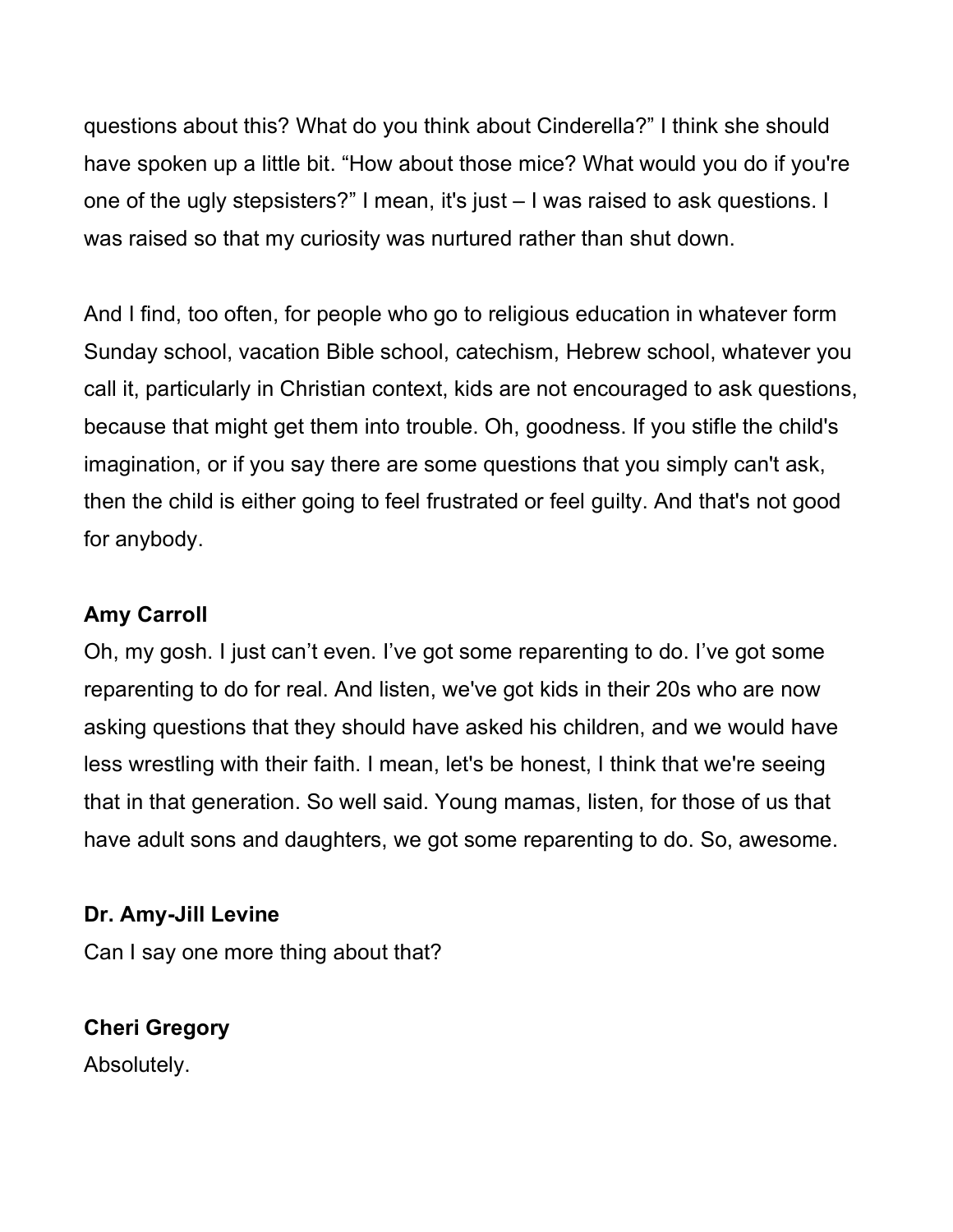### **Dr. Amy-Jill Levine**

What I find in the classroom – so if you're thinking about young parents with young children will eventually they're going to grow up and they're probably going to go to college, or many of them will, and they'll get into a Bible classroom. And they'll see things that their Sunday school teachers and their youth leaders kept away from them and they will be resentful as all get out. Yes. So if you want to keep your kids in your particular religious tradition, be honest with them right from the beginning.

### **Amy Carroll**

So well said.

### **Cheri Gregory**

What are some things that a 21st century reader should keep in mind when trying to get to the root of a message originally written to a first century reader?

# **Dr. Amy-Jill Levine**

It's a double question. Historians can get a pretty good sense of what the takeaway would have been from the various things that Jesus said; it's very difficult to determine what Jesus intended, right, because it can't get into His head. But we can get a pretty good sense of what message people would have taken because we know something about the context, we know something about the other things that people were exposed to, we know how they understood their own scripture, we know pretty much how they understood living in Galilee, or Judea, under Roman rule, we know about their their sense of social justice because we know how they're reading Deuteronomy, for example.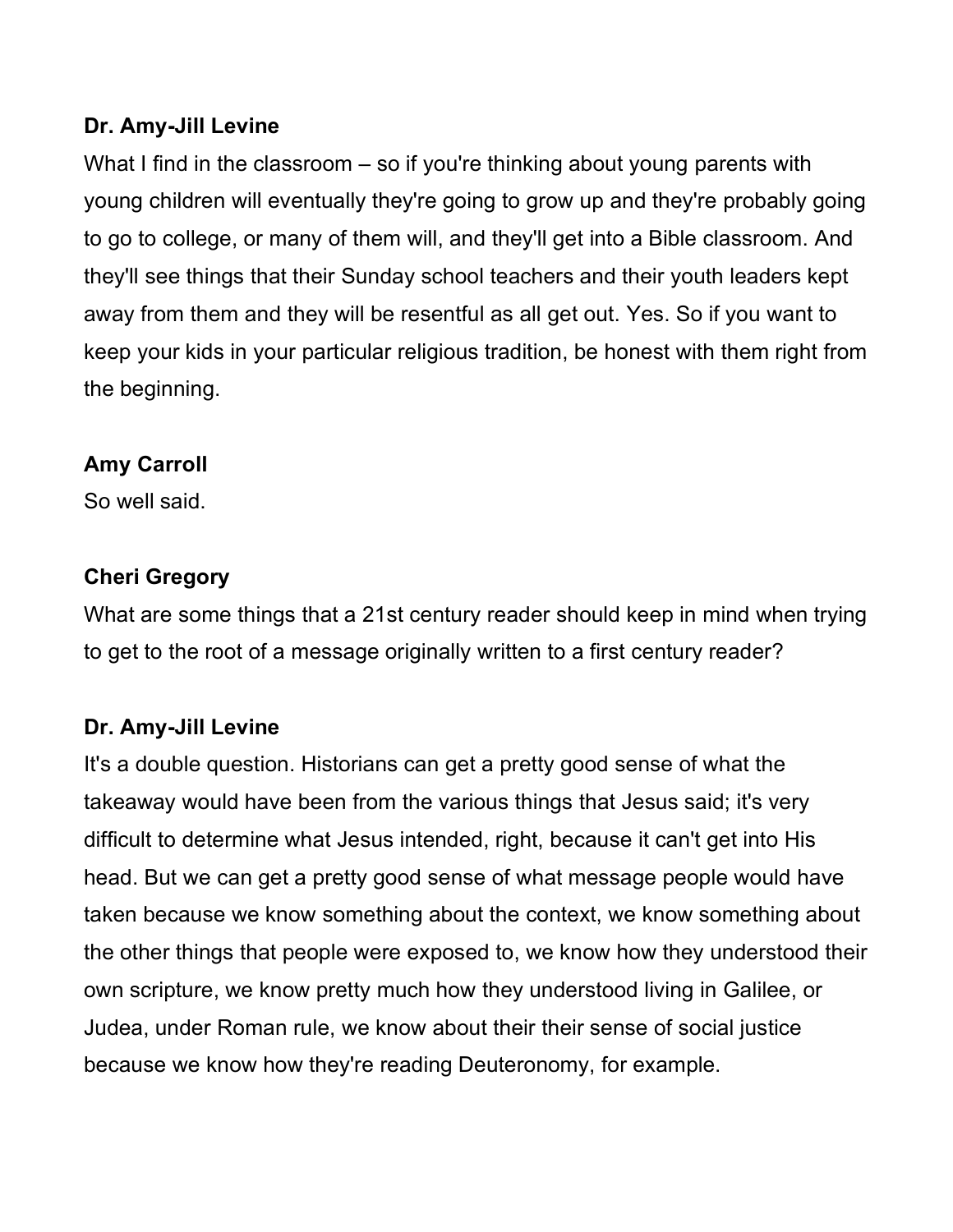So we can get a pretty good sense of the takeaway. But we can't stop there. Because if the text is to be a living document, right, if the text is still speaking, which it needs to do for Judaism and Christianity to continue, then it cannot only mean what it meant in the first century, it has to have additional meaning. In the Christian tradition, that's the job of the Holy Spirit, right? The Gospel of John, Jesus says, I have to ascend so that the the Comforter, the spirit, can descend, and the Spirit then guide you, right sort of gives you pointers on on how you proceed. In the synagogue, there's the ongoing concern of the community. So the community addresses this material, we have always interpreted this text. So it doesn't remain a first century text. It's also a 21st century text. But you have to make appropriate adjustments.

### **Amy Carroll**

And I want to ask another off the road question, because I've been hearing a lot – I've been listening a lot to Kristen Dumay talk about how our history has affected our interpretation of Scripture. Do you think it's valuable to look at how other cultural context other countries, other ethnic groups, how they interpret Scripture?

### **Dr. Amy-Jill Levine**

Absolutely. Because nobody has a lock on the complete meaning. And I know that from being in the classroom. Can I tell a classroom story?

### **Both**

Yes, please.

### **Dr. Amy-Jill Levine**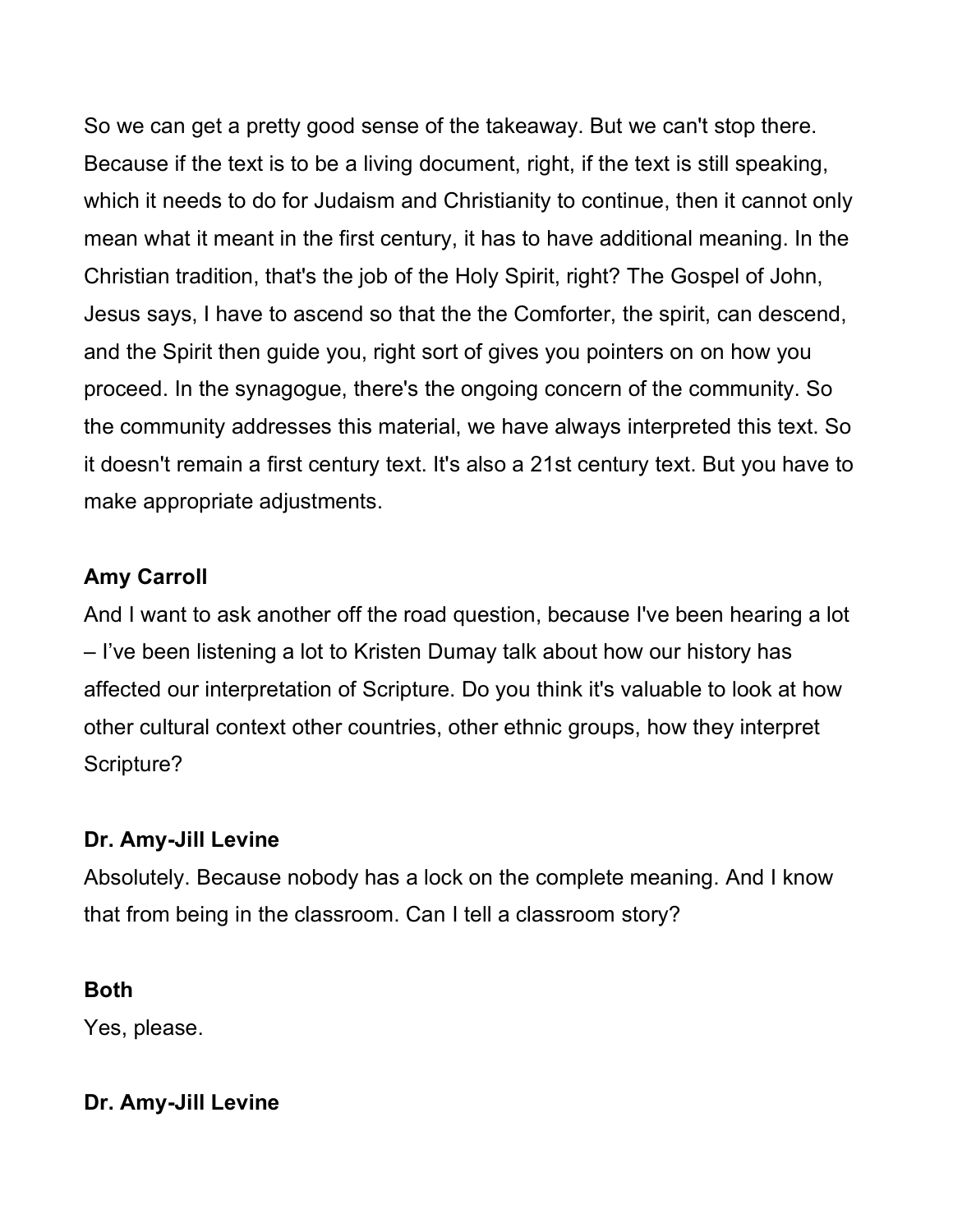So I'm teaching a seminar on the Gospel of Luke. And we're looking at the parable of the prodigal son, which I expect your your listeners will know, right? So the younger brother goes off, and he blows all his money, and then he has to go home. So I stopped. And I said to my students, "What went wrong with this young man that he's stuck in some foreign land working for a pig farmer?" And the answers were culturally contingent. So all the Americans in the class, that financially responsibility, his parents didn't teach him the value of money. A number of people said he was the younger child, and he was spoiled. So there was no responsibility. It was all like personal responsibility stuff.

The student from Australia said the problem was that he left home, because in Australia, if you leave home, you really leave home, right? Because you can't get back there. Easy enough. And I thought that was a great answer. And I heard from a friend of mine, Mark Allen Powell, who teaches at the Lutheran Seminary in Ohio, he went to Russia to Moscow, and he asked the Lutherans in Moscow, what do you think went wrong with this kid, and they said, a famine hit the land. And Americans didn't notice it at all. So I thought, great, I've got my multicultural readings, I've got my Australian readings, I've got my Russian readings. And I said, well, maybe it's the famine.

And I had a student in the class from Kenya, who said, no, no, no, that's not the problem at all. And I said, "What's the problem?" She said, "Nobody gave him anything." And all these statements are part of the parable. But people from different cultures overlooked things. So people want to land of plenty overlook the famine. People who have easy transportation and can get to their parents are not far from home, don't notice the going away, and people who have you know,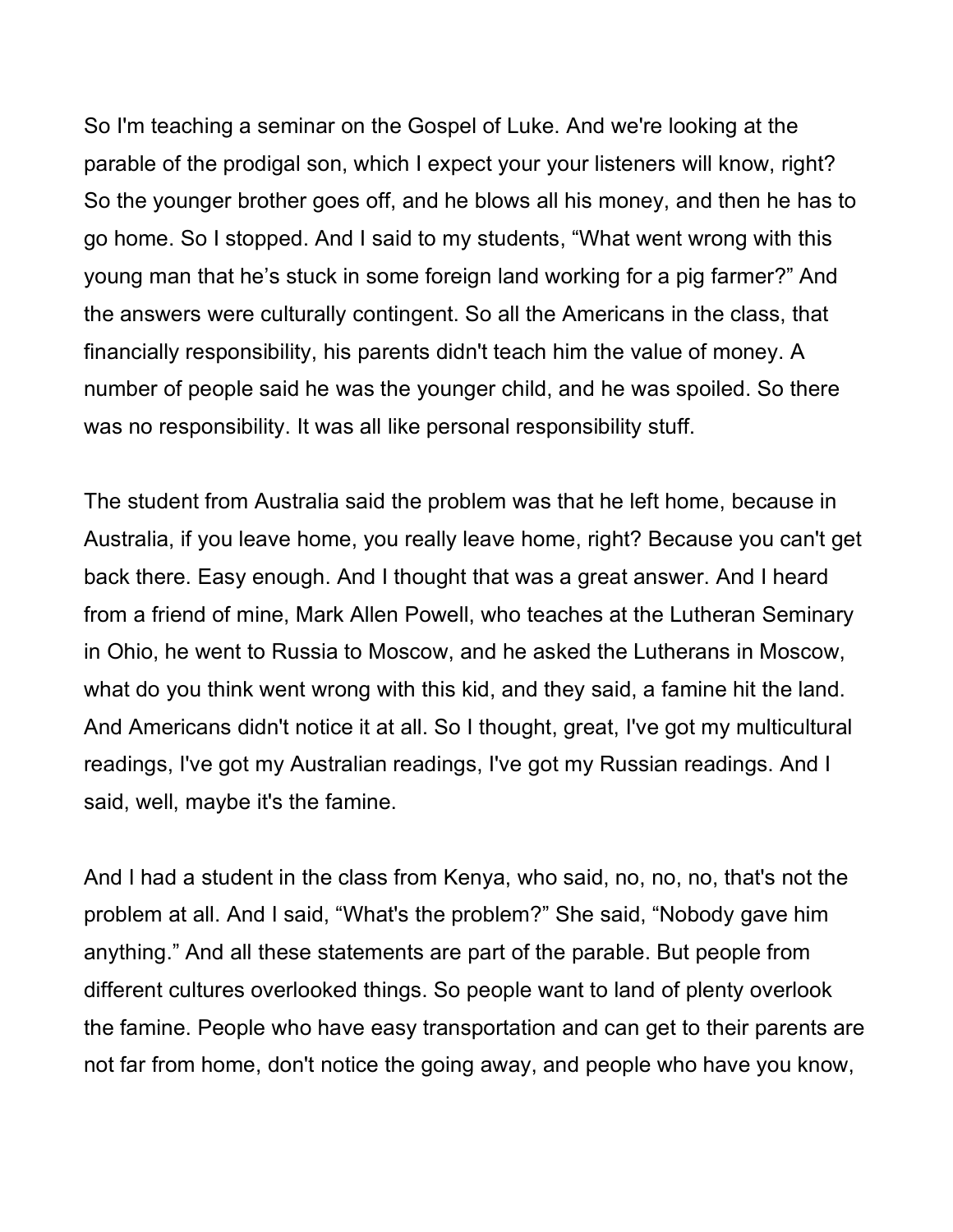easy internet access, or a huge group of friends, and who don't know what it's like to be alone, don't notice that other reading.

So reading from multicultural perspectives, absolutely. And we can even see that in our own American context. If you come out of an environment of slavery, you're going to notice those slaves in the text a lot more than if you come from an environment where slavery is not part of your own personal history.

### **Amy Carroll**

Fascinating. Okay, I'm inserting my own question here, because I got to hear you talk about it.

Several years ago, when Cheri and I were writing our book, God bossed me around and made me write a chapter on the Canaanite woman. And I told Him that we shouldn't do that because it makes him look really bad. Cheri and I will talk more about this. But you know, it is one of these difficult passages with Jesus like, that doesn't sound like Jesus. Because He says, "I was only sent to the lost sheep of the house of Israel. It is not right to take the children's bread and throw it to the dogs." I mean, that sounds racist. It sounds like we Gentiles shouldn't have a piece of Him at all. What was that all about?

### **Dr. Amy-Jill Levine**

Well, how much time do we have? I mean, this is why she gets a whole chapter. It's a fascinating story. I love this story. It's actually Matthew's rewrite of Mark chapter 7. Same story, but Matthew has actually lengthened it in Mark. She's a Syrophoenician woman. So she's kind of upperclass, hoity toity, in Matthew. She's a Canaanite, and Matthew has already given us to Canaanite women in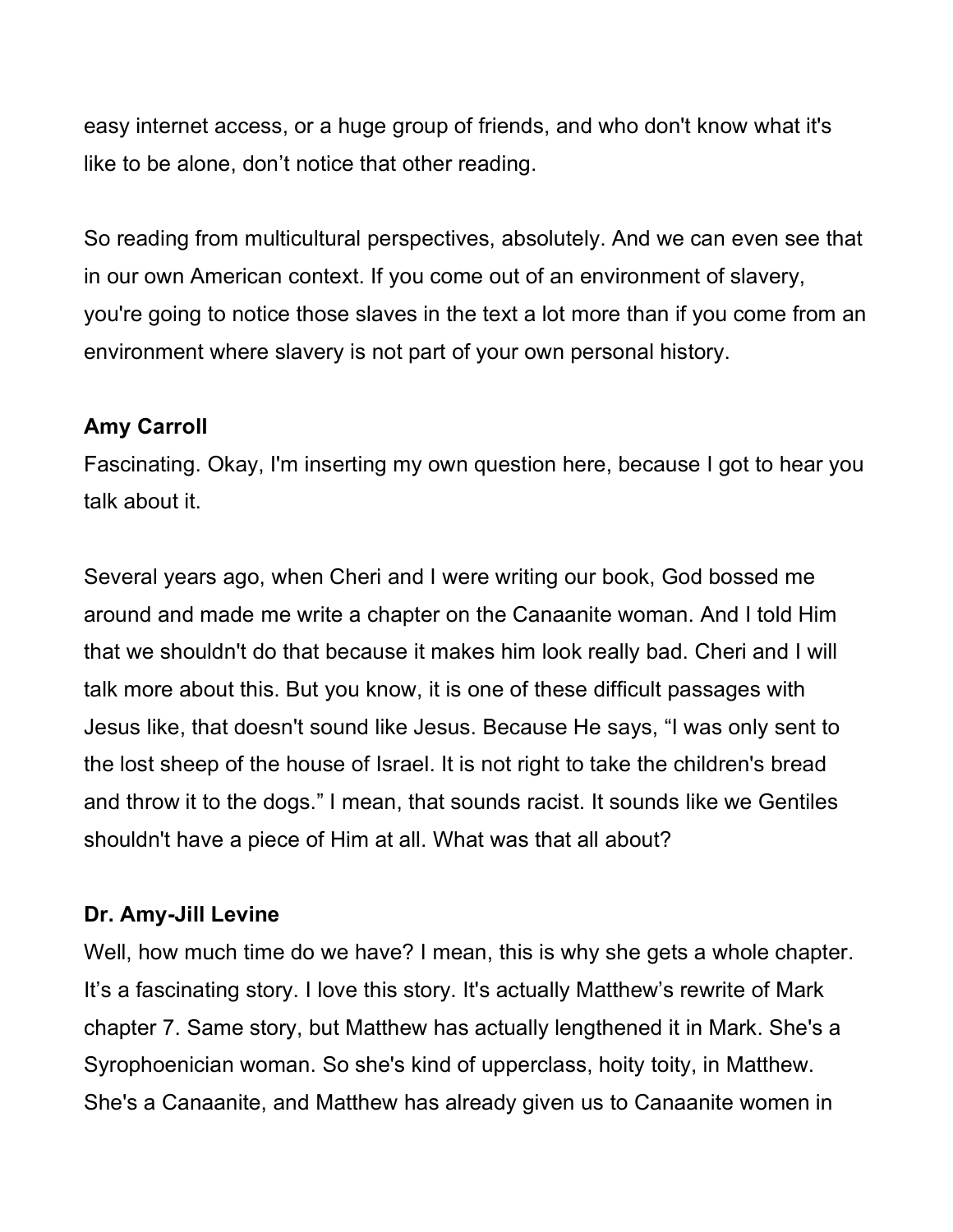the genealogy, at least two Canaanite women, Tamar and Rahab. Two women, the first two women who are mentioned in the New Testament who wind up getting with the program, when the men with whom they're paired are a little slow on the uptake.

So as soon as Matthew mentions that she's a Canaanite woman, I know she's going to succeed. I know the men with whom she's paired are going to be a little bit slow. But I also know that they have a learning curve. And I think that's terrific. Why should Jesus not be able to learn? I mean, Luke suggests that He, after his temple incident, where it's the original screenplay to *Home Alone*, like Mary and Joseph specimen, the temple and have to go back and get him. And He goes back in and he grows in wisdom. So of course he does. He's a human being.

And one of the things that make human beings interesting is that we can learn from others. And if one takes Jesus as God, then God is in communication with us. And God enjoys being in communication with us, this whole point of the Old Testament, and you can argue with God, and God can actually change God's mind, right? God says, "I'm gonna wipe out Sodom and Gomorrah." Abraham says, "Yeah, what if there are 50 righteous people there, You can have a chat." God says, "I think I'm going to wipe out the Israelites." Like, you know, I did the 10 plagues, I parted the Red Sea, I got them out of slavery. Now they're on dry land, and they're complaining about the food. I've had it with these people. And Moses says, it won't look nice, right? You did all these miracles. The nations will talk.

I mean, Job can chat with God. So why can't we try to convince God to do something else? Jesus had said back in Matthew chapter 10, right at the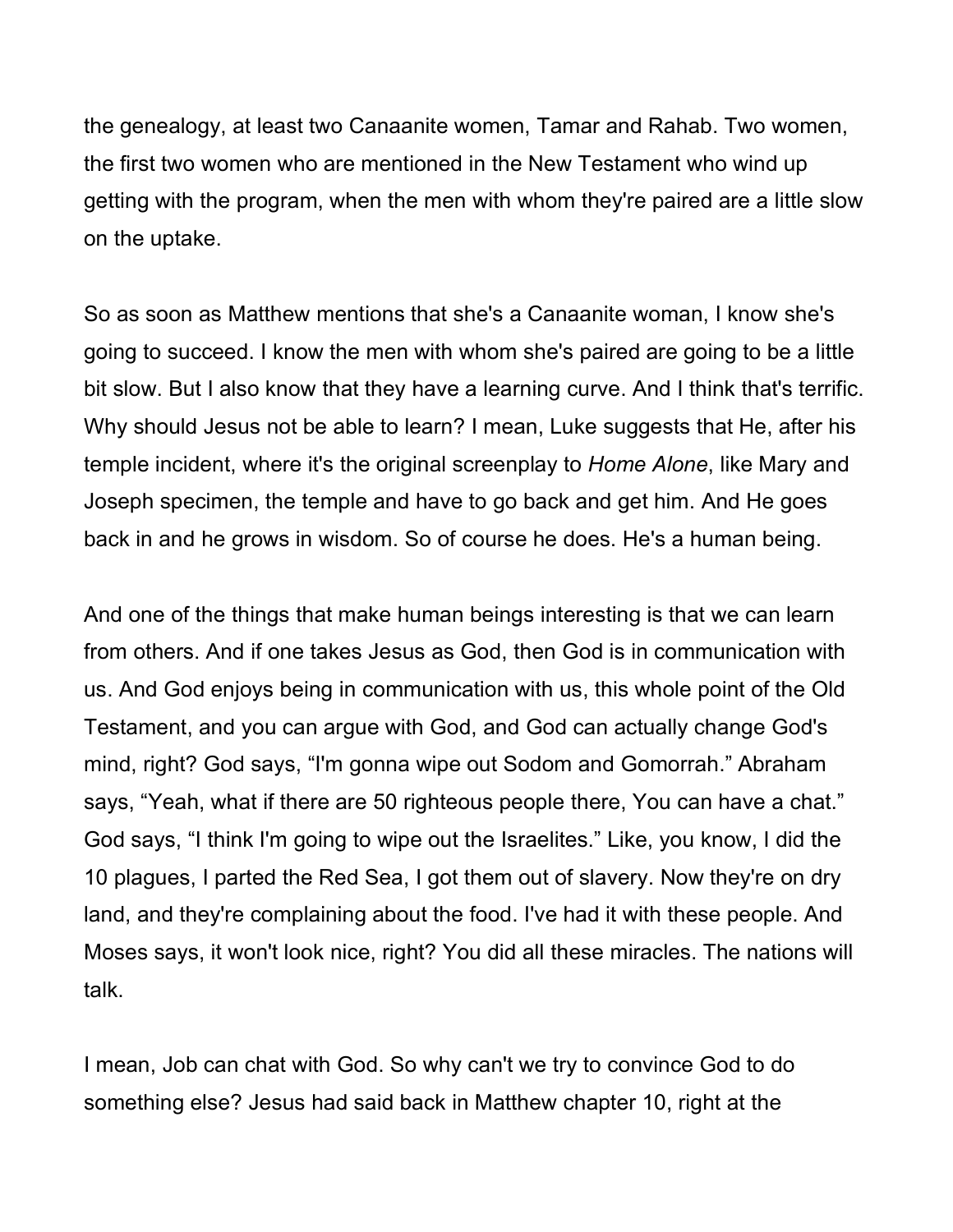beginning of the mission discourse, that His disciples should not go to the Gentiles either. Why? Because the Jews get first dibs. And that would make sense. The nations are to be blessed through Abraham. So it would make sense that the children of Abraham will be part of that blessing to the other nations.

And then what Matthew does at the end of the gospel in the Great Commission, Jesus says, "Now all authority has been given to me." Because he didn't have it before. And therefore, because there's a change in my status, there's a change in the mission, go make disciples of all the Gentiles, and the Canaanite woman sets up that Gentile mission. There's a whole lot more to say about her. I think she – I think they're both fabulous. Jesus, He doesn't want to do it. And she convinces Him. Which is a – it's like a lament song, right? It's like saying, My God, My God, why have you forsaken me? Psalm 22. It's a good lament song. So what do you do, you say help me. you don't get an answer. You say help me again. And then you say, well, you know, you helped Israel before. And if you help me, I will praise you. Come on, get with the program. So it makes sense in a first century context.

And what makes even more sense, is that there's a convention at the time, it's a literary convention, you find the same story in Roman history, you find it in Jewish history of a very, very important person who was approached by a person who has no social capital whatsoever. And the important person doesn't want to deal with with that other person. And basically, and it's often a woman, shuts her down, says you're not, you know, you're not at my table, I don't want to have anything to do with you, go ask somebody else. And that person with no social capital comes up with an extremely clever word. And because of that clever word, the person in effect gets down off his high horse. And that tells people who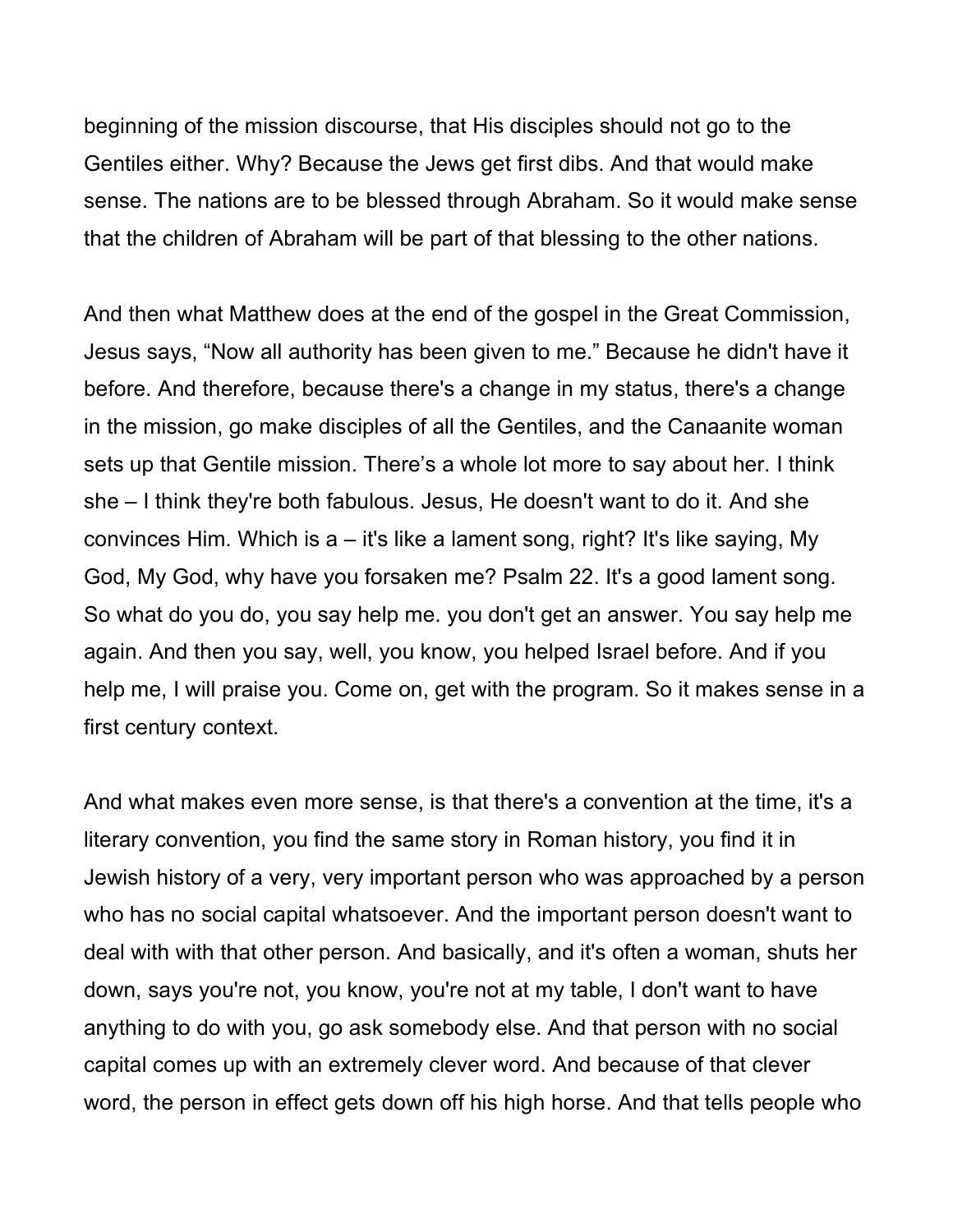have no power, you do have power, you have words, you – if you kneel in front of somebody, which is what this Canaanite woman does, she's stopping Jesus in His tracks, she's holding her ground.

So it tells people who have little power, you have power. And here's how you do it. You stay in. And if somebody insults you, you don't turn around in insult back. Right? So Jesus calls this woman a dog. She could have said something worse to him. She doesn't. She's fine, call me a dog. But even dogs are entitled, and it tells people who have power. And here are the disciples who were there in Matthew's version of the story. If somebody comes to you, and you think you're too important to deal with him wrong. Jesus learned. You've got to learn from Jesus. And Jesus provides the model of somebody who, you know, you're not part of my job description right now. But you're absolutely right. You deserve a hearing as well. It's a brilliant listen.

#### **Amy Carroll**

It's so fascinating. I learned from you so much. But the end of the story – spoiler alert – is that Jesus does exactly what the woman asked Him to do. And I just think He's so delighted in her faith, and it's a happy story.

#### **Dr. Amy-Jill Levine**

Just thinking – in Mark, Jesus praises her because of her word. Like lady, great answer. Matthew likes to talk about faith. So Matthew changes it to faith. I think it's both. And there's a part of me that thinks you know, great is your faith, because you knew I could work this miracle; but also great is your faith because you had faith in yourself, that you persevered. And it's like the sermon on the mount where Jesus says, you know, if you get slapped on one cheek, don't hit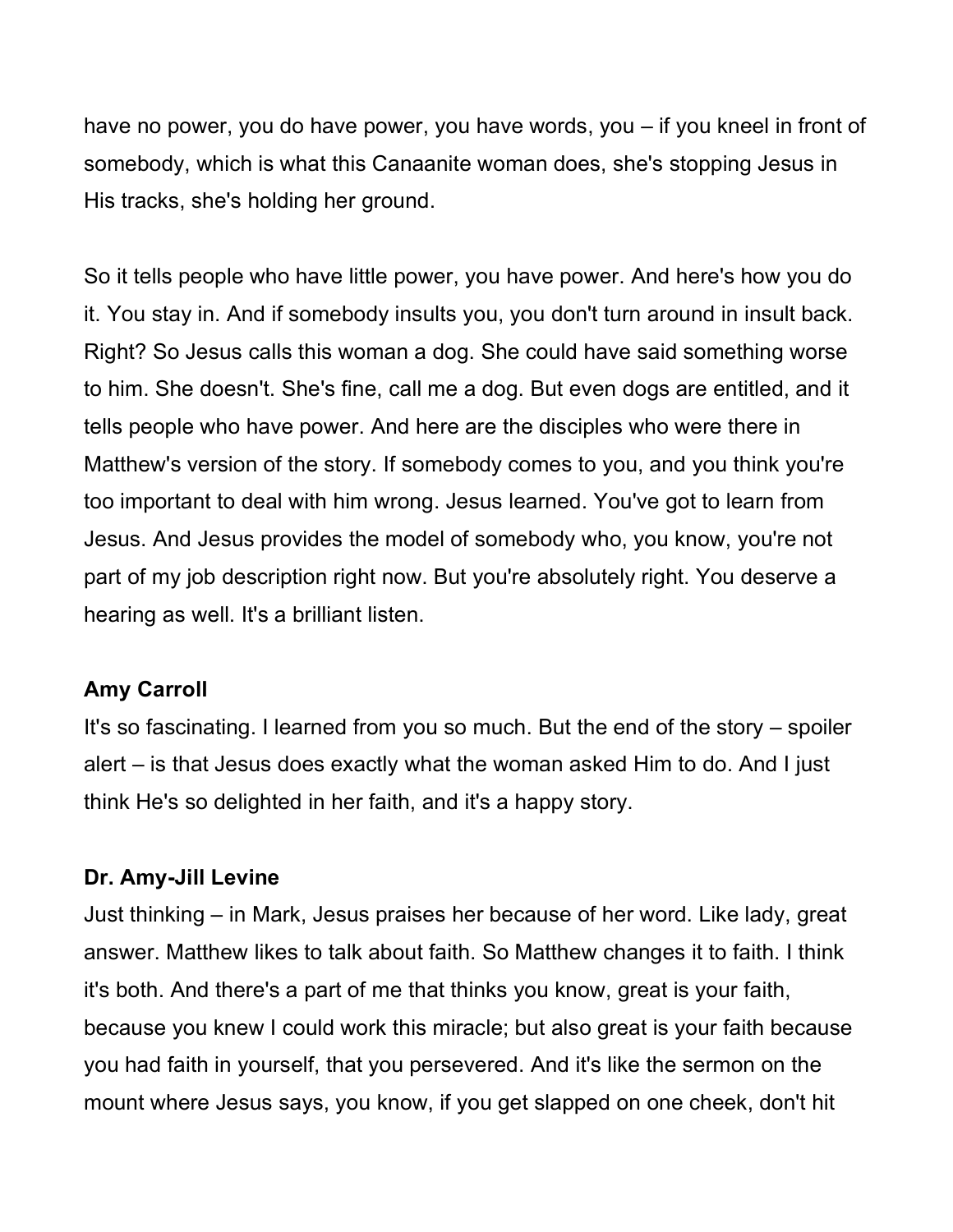back. But don't cower either, stay in the game. That's what she does. She models the Sermon on the Mount.

#### **Cheri Gregory**

I love it. I had never noticed that He praised a woman for speaking. So often women are the butt of jokes for speaking up. So I like that too.

You were mentioning power, the power dynamic. And so another topic closely related, there is slavery. It's a sensitive topic, and it makes us uncomfortable to talk about it or think about it, and, not but, the term slave appears more than 100 times in the New Testament. So what can we learn from the Bible about the moral aspects of slavery?

#### **Dr. Amy-Jill Levine**

That's one of those really good questions that we need to ask. And because slaves show up so often, we really need to pay attention to how that slavery language functions, we can't ignore it. Part of our problem – and looking at this as translation. So how many people think about Mary's saying, you know, I am the handmaid of the Lord, behold, the handmaiden of the Lord, but the Greek is slave. But the other thing is the only people in the Bible who self identify as slaves – I mean, Moses talks about being a slave of God, Paul talks about being a slave of Christ, Mary talks about being a slave of God, the only people who use that language of free people.

So on the one hand, that slavery language says, My master is God, and therefore I can have no other human master, and that gives me ultimate freedom. On the other hand, if you're already a slave, in what sense can you be a slave of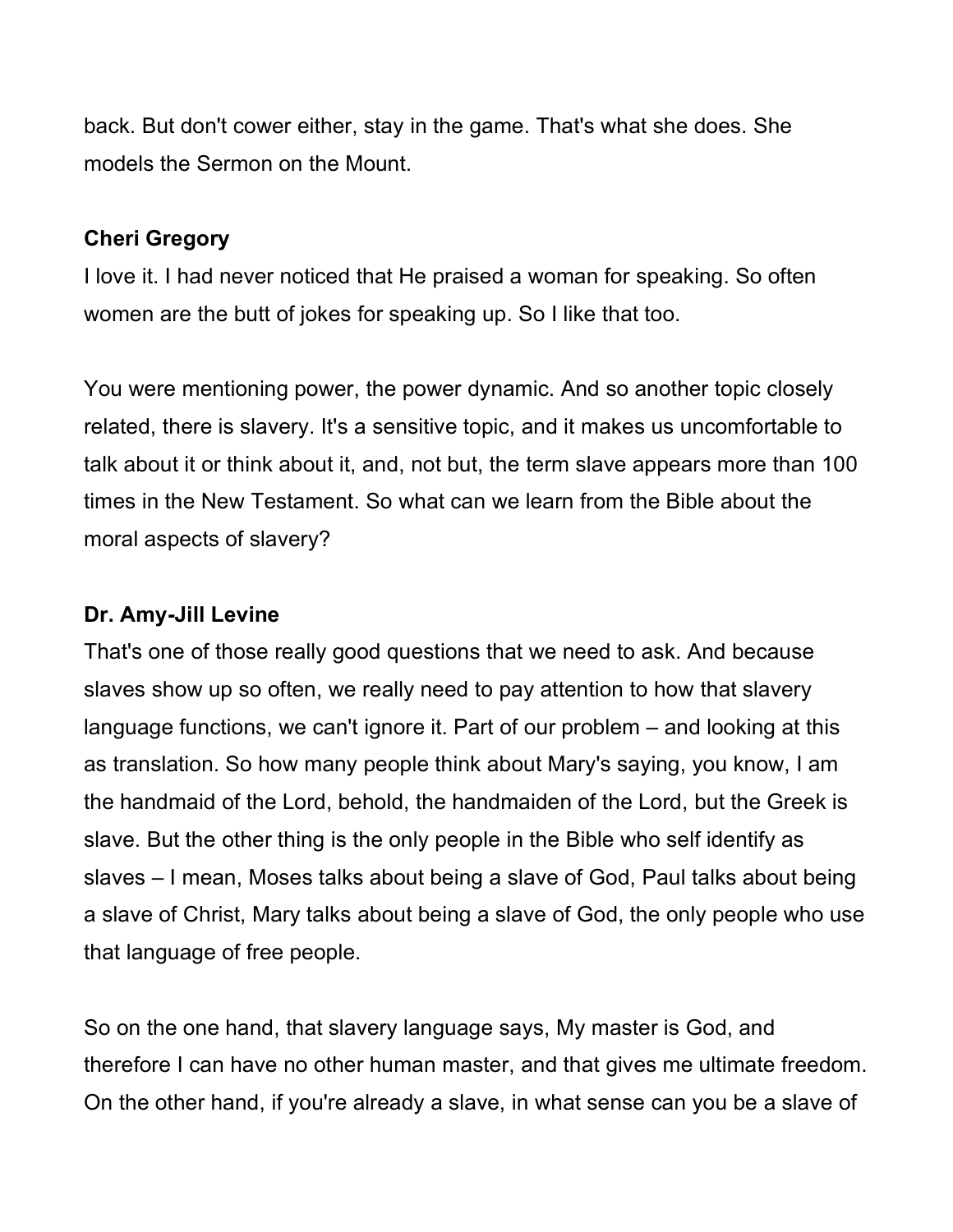God, if you're also serving a human being? Because Jesus says, You can't serve two masters. He's talking about money and God, sure, but it raises that other question.

And in antiquity, it was a huge question, because there were slaves who joined these fellowships in the name of Jesus, but their masters were pagan. And that was really awful for them, because the master expected the slave to be part of the Masters religious identity, and the slave has this different identity. And what happens if you're a Christian slave owner with a Christian slave, because we know that was happening. Why didn't they think about gee, if we're all in the image and likeness of God, why are we keeping slaves? So the very notion of slavery here says, Well, if it happens in the Bible, then we ought to pay attention to it in our own culture, and pay attention to its legacy. Whether the term is usable or not depends upon the individual Christian in the individual church.

So I know a number of people who were, you know, they're people of privilege in a variety of ways, whether racially or ethnically or economically, or in terms of education, they do really, really well. And they like that slave language, because it reminds them to be humble, it reminds them that they're not the one in charge, that God's the one in charge, it reminds them that they're supposed to engage in service to others. But I also know a lot of other people, and particularly a number of my Black friends and folks who are coming out of the Black church who say, you cannot talk about being a slave of God, the word is simply to compromise. And the only people who would be comfortable using that term are people who don't know what it's like to be a slave in the first place. And that's where people in congregations need to talk with each other, because sometimes words are still usable. And sometimes we need to find better metaphors.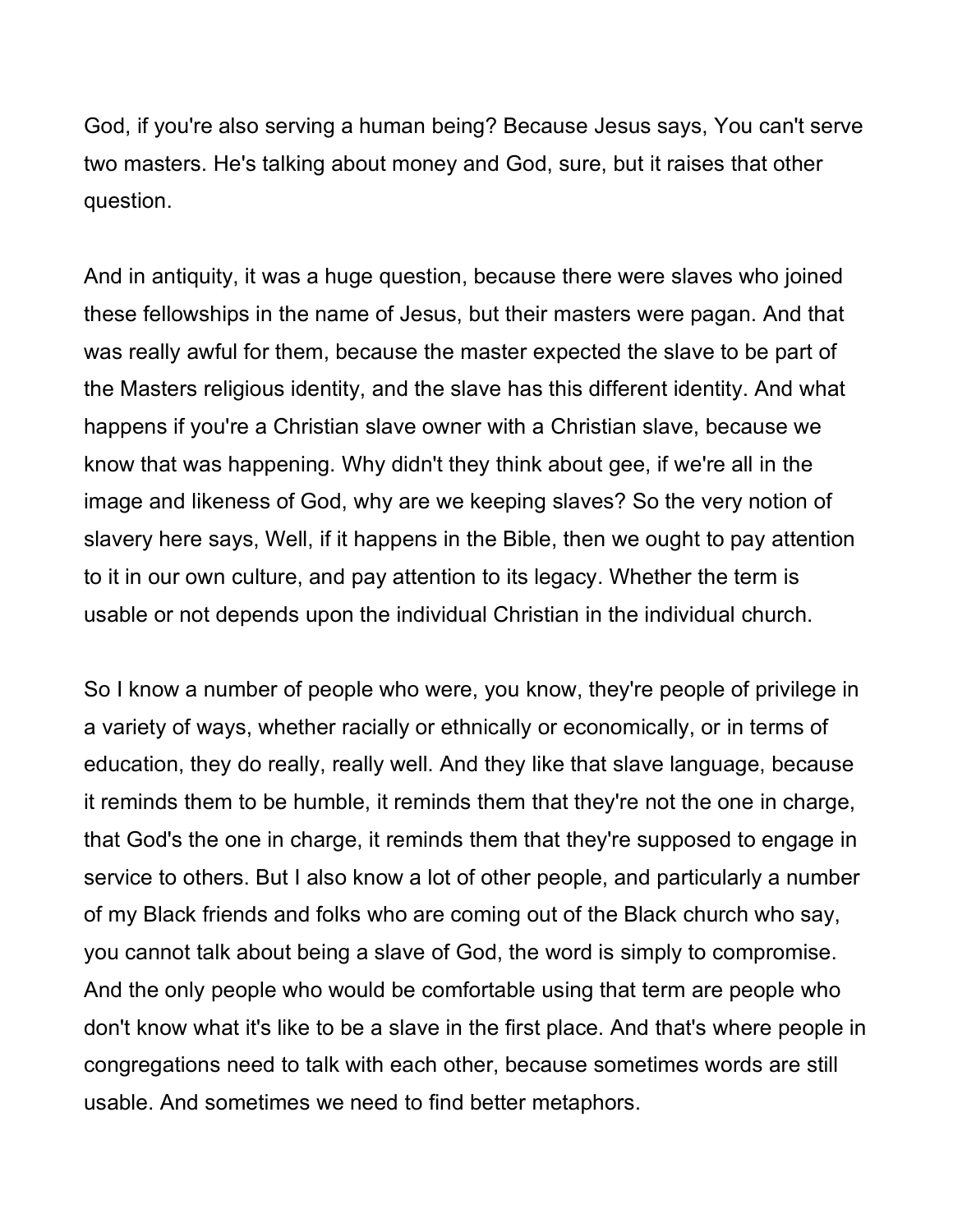### **Amy Carroll**

How would you replace that word?

### **Dr. Amy-Jill Levine**

If I'm reading the Bible, I'd want to keep it there. Because I don't like taking razor blades and taking stuff out of the Bible. Use it to raise those good questions about what do we do now. Does it remind us of the idea that some people are still in effect enslaved, because human trafficking is continuing, and there are still some countries where slavery is legal? Do we think about what it means to be a slave to God, if we are free, to think about God is our master and then we can speak about what enslaves us? Because along with real slavery, like people owning other people, there are people who are enslaved to drugs, or people who are enslaved to power or to beauty, and what does it mean to be set free from that? So if you talk about being a slave, you also have to talk about what it means to be free. I love that variety of places we can go here, but it's hard. And it should be hard.

### **Amy Carroll**

But you know, what I also hear and what you just said is this gives a place for the Black church to speak to the white church, because they have experienced, like a physical being freed from slavery. So they have an insight to what that means that the white church does not and so they can teach us. I love that.

### **Dr. Amy-Jill Levine**

There's that, and you can even extend it, because for Jews who were still celebrating the Passover, the Exodus from Egypt, that's that's the marker of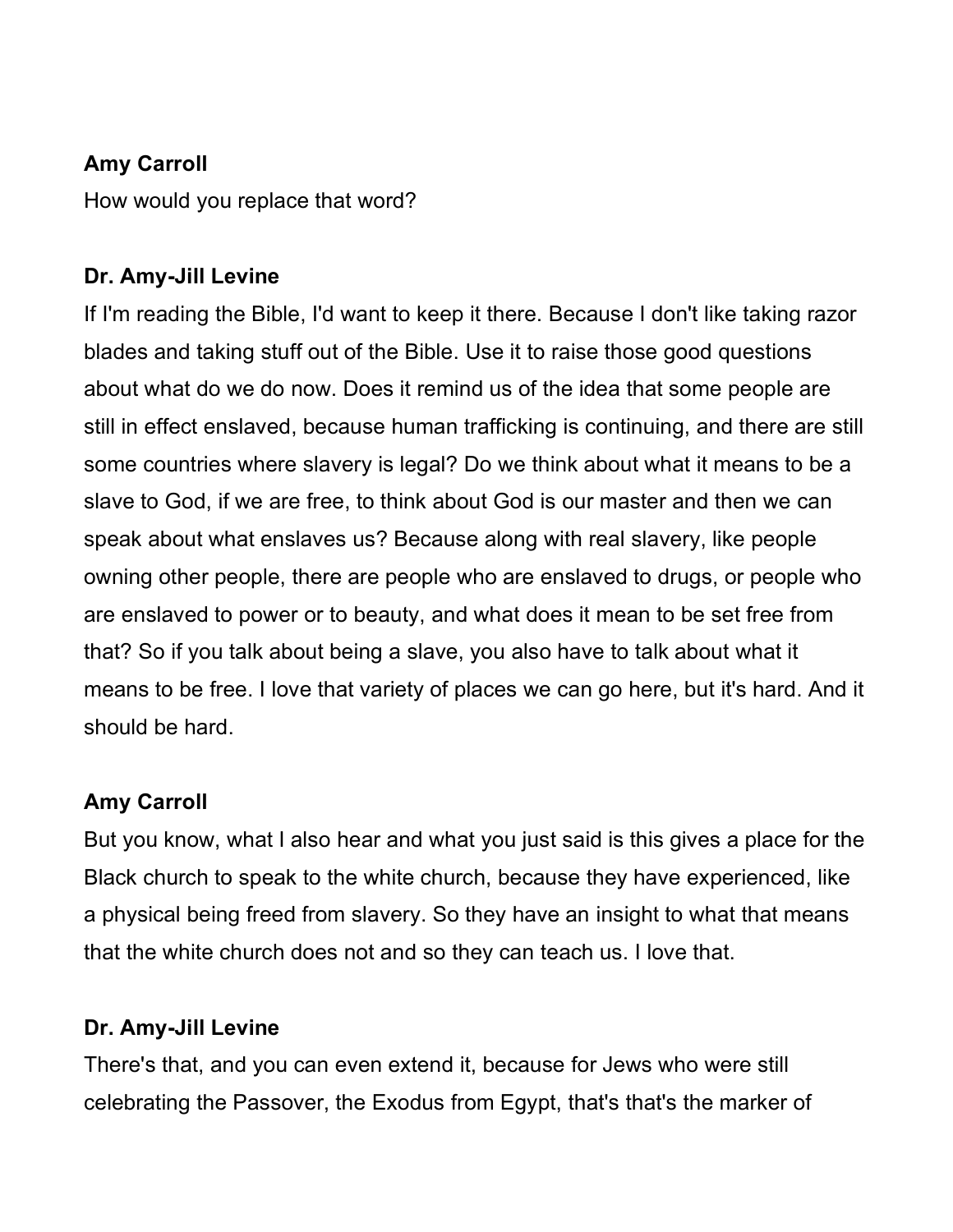Israel's identity. And for Christians who take their Old Testament seriously, we are all somehow descended from slaves because the people of God were enslaved. So what then do we learn from that? The Torah, the Pentateuch tells us that we were slaves in Egypt. And you know, we knew what that was like. So why should you welcome the stranger, because you were slaves in Egypt and you knew what it was like not to be welcomed. Can you take the next step and say, well, you were slaves in Egypt, so therefore don't hold slaves. That's exactly what the Torah does, so that by the time you get to the end of Deuteronomy, at least Israelites can't hold other Israelites enslaved, they didn't extend that to Gentiles. But that would have been the next step.

And then we watch to say, well, how do we take what the Bible teaches us? And can we go to that next step and make sure that everybody is free? Or do we regress and say, oh, no, we're just going to own Christian slaves? How do we move? How do we learn from the Bible? How do we learn from our experiences, including the Exodus?

#### **Amy Carroll**

Excellent. The last chapter of the difficult words of Jesus takes a look at a verse that can cause some issues in our world today. Can you share just a little bit about the final verse that you examine?

#### **Dr. Amy-Jill Levine**

Well, it's a verse, but it's pretty much the entire Gospel of John, which is how John talks about the Jews. So in John chapter 8, Jesus talking to a group of Jews who were identified by John as Jews say, you are children of your father, the devil, and you always do your father's desires.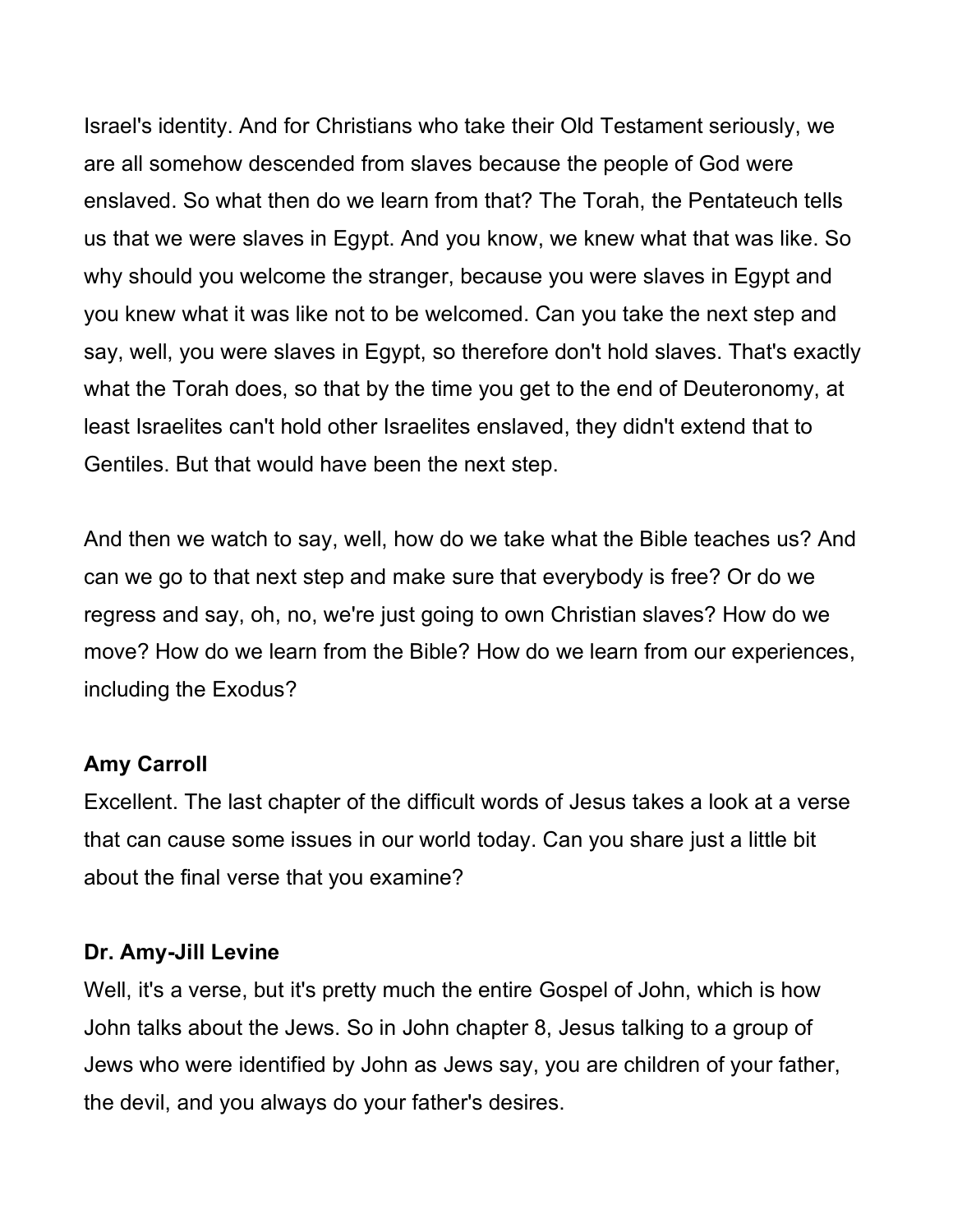And what has happened over time is the view developed that Jews had horns. I have twice – I'm Jewish, I have twice been asked by nice Methodist ladies, once in North Carolina, where I did my graduate work, and what's now in Tennessee, where I live now, where did I have my horns removed. And I said, Jews don't have horns. And they were delighted to hear that, because they thought from the Gospel of John and for Michelangelo's statue of Moses, which has horns, is based on a translation problem, that Jews actually had horns. I don't think they were anti-Semitic, I think they were just ignorant.

And I was actually glad they asked the question, because then we can move on from there. But I have seen in my many years, I'm old, fabulous. By the way, I have seen so much anti-Semitism, and not just by, you know, neo-Nazis, I've seen it expressed by well-meaning Christians who do not realize how harmful some of the statements they make are. Because we sometimes say things that are so offensive, and we simply don't realize how offensive they are. So how do we make sure that the gospel of love does not sound like a gospel of hate? I think it's the gospel of love. And I would like my Christian friends to think the same thing and not say something that would deform the text.

#### **Amy Carroll**

So what final words do you have for our listeners about grappling with the difficult words of Jesus?

#### **Dr. Amy-Jill Levine**

Well, the church considers itself to be grafted on to Israel. That's Paul's image of this big olive tree. Gentiles get grafted on. But the term Israel traditionally means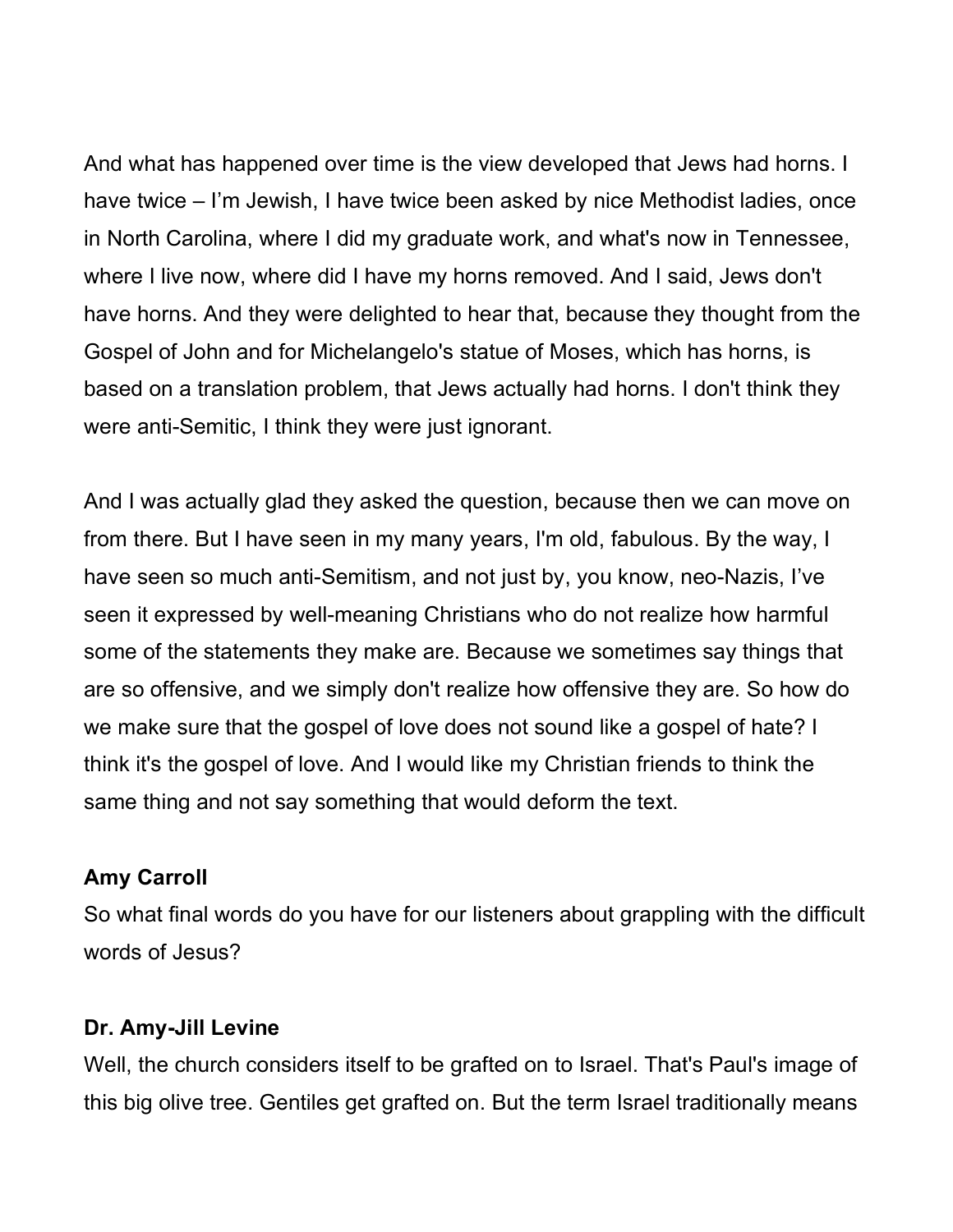to wrestle with God. So how do you do that? You wrestle with the text. And if you think God is telling you something in the text that you don't find to be morally appropriate, then you wrestle with it the same way that Abraham wrestled with God and Moses wrestled with God and Job wrestled with God. It's the – Psalms wrestle with God, it's what you do. And you make sure that when you interpret that it leads to love rather than to hate, and it leads to acts of kindness rather than to malevolence. And you continue to ask questions. And if you get an answer, that's great, but recognize that the answer is only partial, because other people will answer the same question differently. And that's why Jews insist on doing things in a community, and that's why Jesus insists that He's present where two or three are gathered in His name, because that way, you can have a conversation.

#### **Cheri Gregory**

Friends, we so appreciate you tuning in each and every week.

#### **Amy Carroll**

And we're especially grateful to AJ Levine, author of *The Difficult Words of Jesus: A Beginner's Guide to His Most Perplexing Teachings*, and her publisher, Abingdon Press for making this week's episode of Grit'N'Grace possible.

#### **Cheri Gregory**

Check out this episode's web page at gritngracethepodcast.com/episode250. There you'll find this week's transcript and a link to AJ's book, *The Difficult Words of Jesus: A Beginner's Guide to His Most Perplexing Teachings*.

### **Amy Carroll**